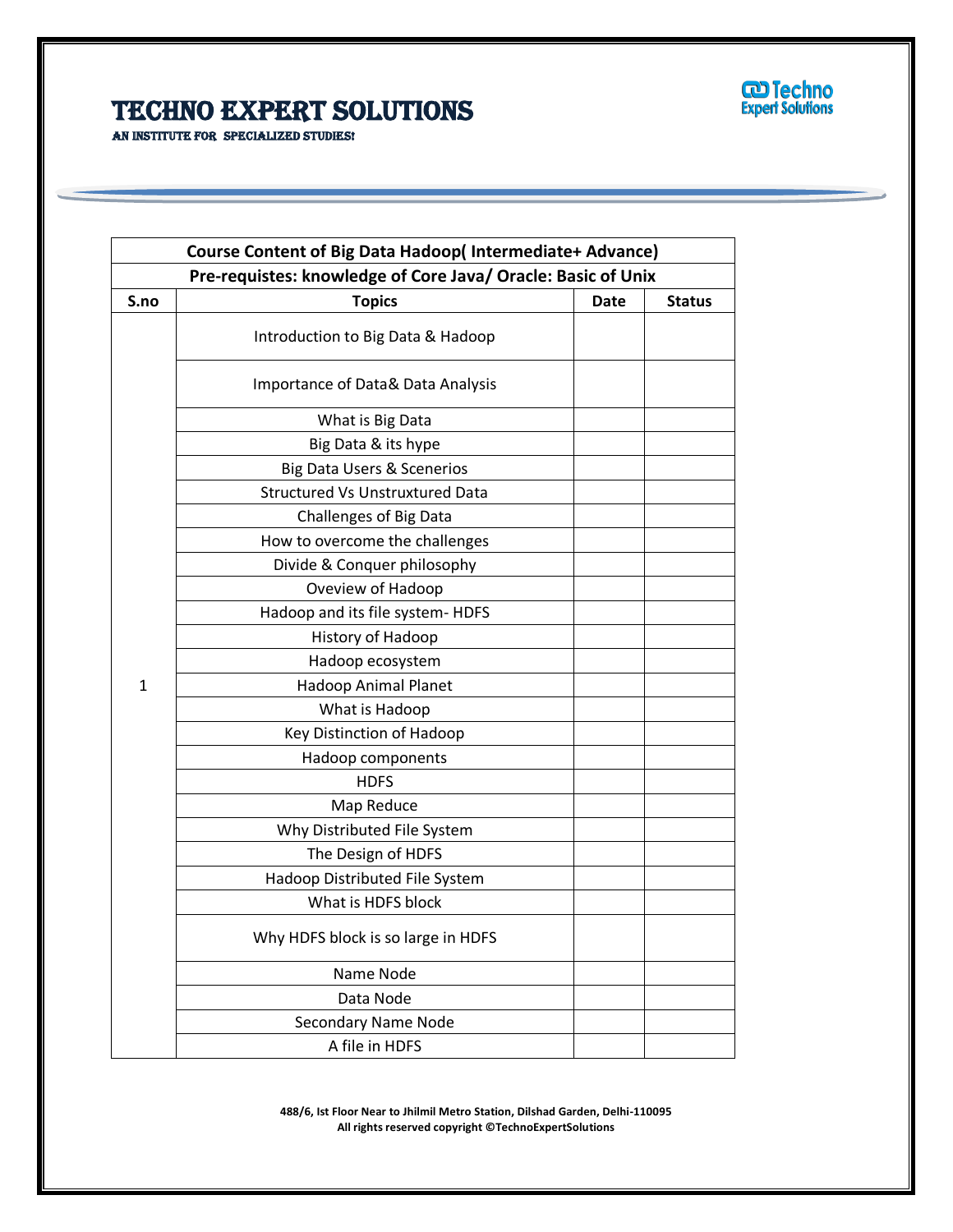

AN INSTITUTE FOR SPECIALIZED STUDIES!

| Hadoop Components/ Architecture                                                 |  |
|---------------------------------------------------------------------------------|--|
| Name node, Job Tracker, Data Node, Task Tracker &<br>Secondary Name node        |  |
| Understanding stroage components(Name node, Data<br>Node & Secondary Name node) |  |
| Understanding processing componets ( Job Tracker &<br>Task Tracker)             |  |
| Anatomy of file read                                                            |  |
| Anatomy of file write                                                           |  |
| Understanding Hadoop cluster                                                    |  |
| Walkthrough of CDH VM setup                                                     |  |
| Hadoop Cluster modes                                                            |  |
| <b>Standalone Mode</b>                                                          |  |
| <b>Distributed Mode</b>                                                         |  |
| Hadoop Configuration files                                                      |  |
| Core-site .xml                                                                  |  |
| hdfs-site.xml                                                                   |  |
| yarn-site.xml                                                                   |  |
| Understanding cluster confriguration                                            |  |
| Map Reduce                                                                      |  |
| Meet Map Reduce                                                                 |  |
| Word count algorithm-Traditional approach                                       |  |
| Traditional approach on Distributed system & its's<br>drawback                  |  |
| Map reduce approach                                                             |  |
| Input & Output forms of MR program                                              |  |
| Hadoop Data types                                                               |  |
|                                                                                 |  |

Ī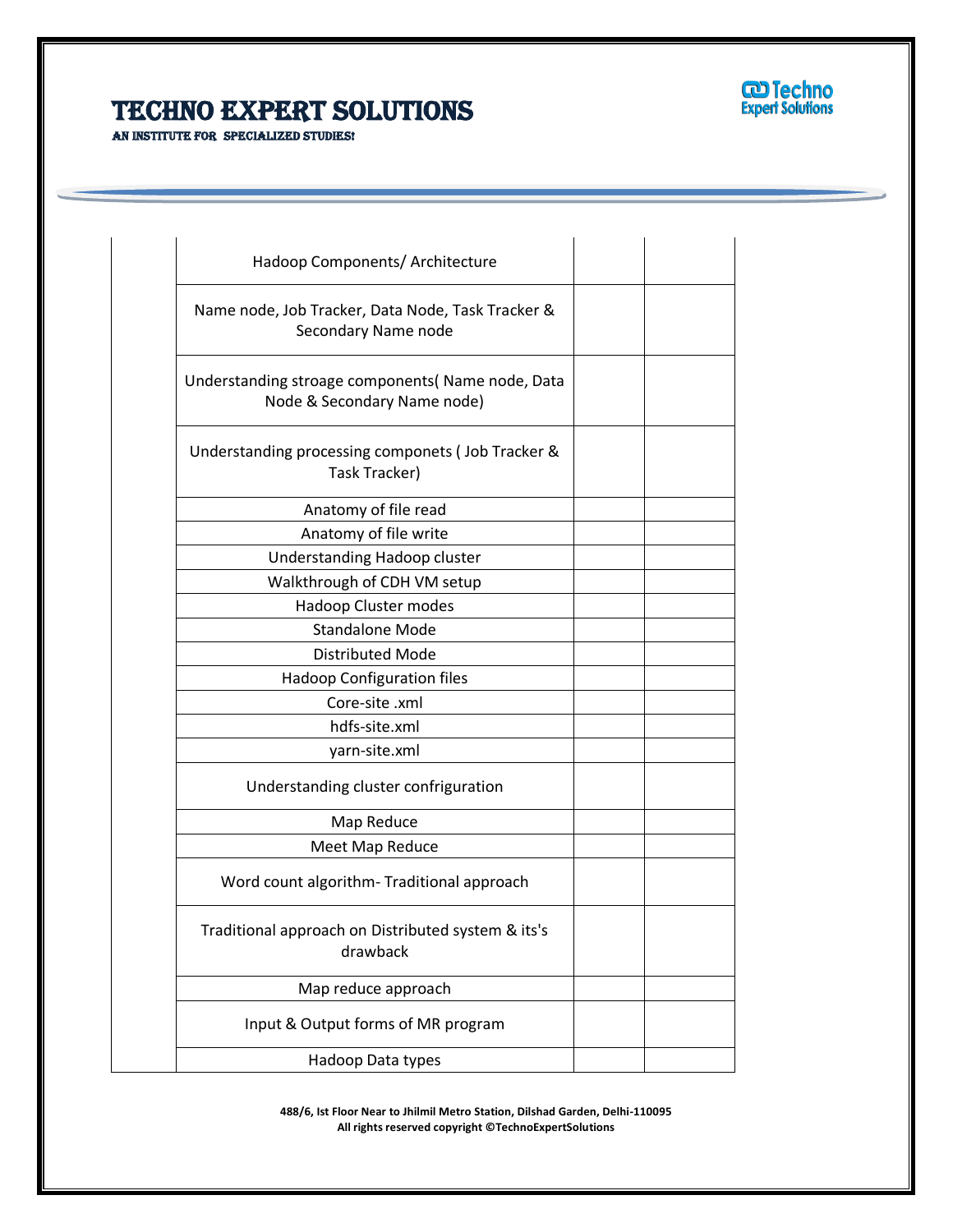



|                | Map, shuffle& sort, Reduce Phases        |  |
|----------------|------------------------------------------|--|
|                | Workflow & Transformaton of Data         |  |
|                | Word Count code walkthrough              |  |
|                | Input split & HDFS Block                 |  |
|                | Relation between split & block           |  |
|                | MR Flow with single reduce task          |  |
|                | MR flow with multipile reducers          |  |
|                | Data locality Optimization               |  |
|                | <b>Speculative Execution</b>             |  |
|                | Combiner                                 |  |
|                | Partitioner                              |  |
|                | <b>Advance Map Reduce</b>                |  |
|                | Input Format & its hierarchy             |  |
|                | Output format & its hierarchy            |  |
|                | Using Compressin techniques              |  |
|                | Side Data Distribution- Distibuted Cache |  |
|                | Joins                                    |  |
|                | Map side join using Distributed Cache    |  |
|                | Reduce side join                         |  |
|                | <b>Secondary Sorting</b>                 |  |
|                | MR Unit - An Unit testing framework      |  |
|                | Pig                                      |  |
|                | What is Pig                              |  |
|                | Pig Vs SQL                               |  |
|                | Execution types or modes                 |  |
|                | <b>Running Pig</b>                       |  |
| $\overline{2}$ | Pig Data types                           |  |
|                | Pig Latin Diagnostic operators           |  |
|                | Pig Latin Macro & UDF statements         |  |
|                | Pig Latin commands                       |  |

Ī

**488/6, Ist Floor Near to Jhilmil Metro Station, Dilshad Garden, Delhi-110095 All rights reserved copyright ©TechnoExpertSolutions**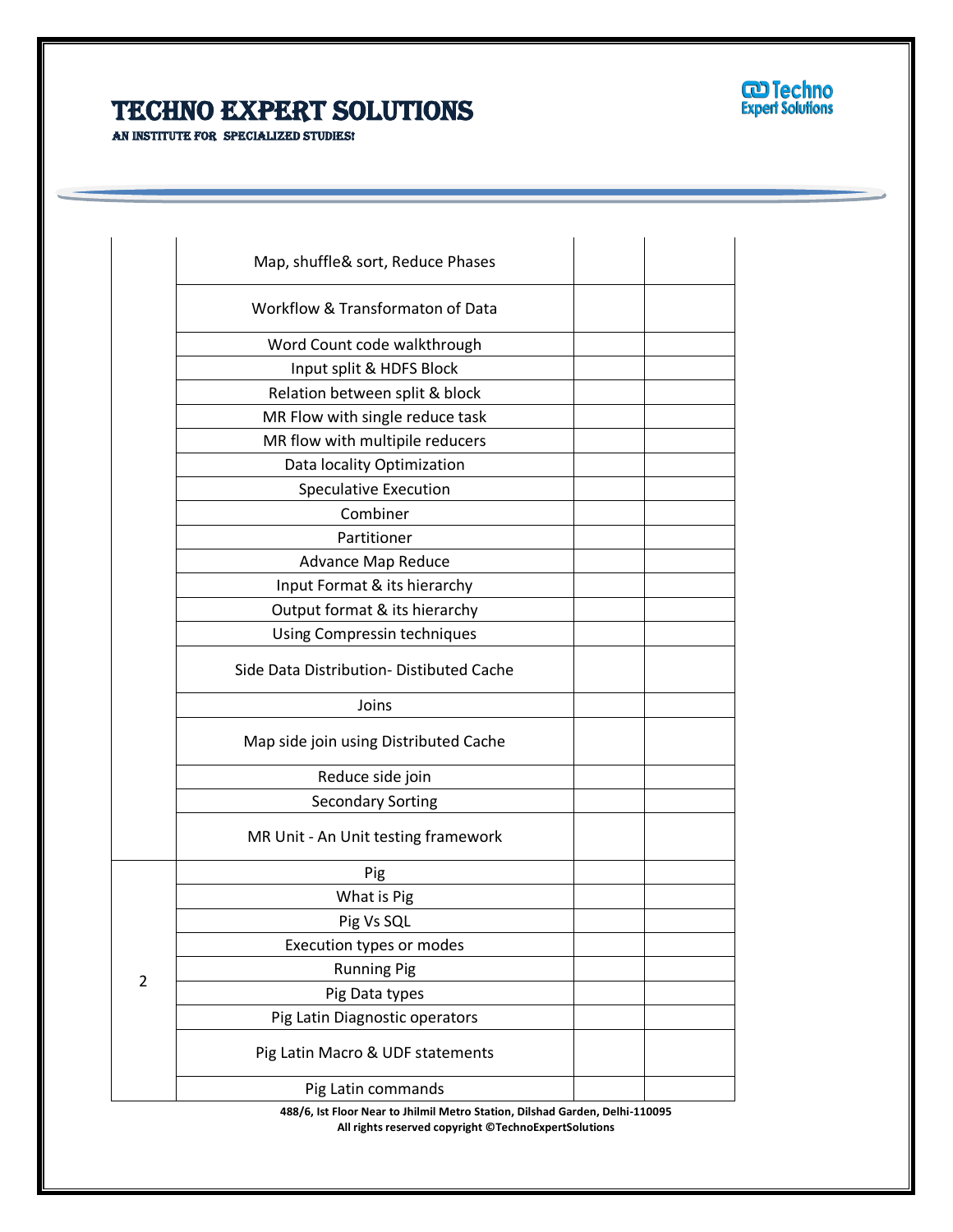

AN INSTITUTE FOR SPECIALIZED STUDIES!

| Pig Latin expressions<br>Schemas<br><b>Pig Functions</b><br>Pig Latin file loaders<br>Pig UDF & executing a Pig UDF<br>Pig Use Cases |  |
|--------------------------------------------------------------------------------------------------------------------------------------|--|
|                                                                                                                                      |  |
|                                                                                                                                      |  |
|                                                                                                                                      |  |
|                                                                                                                                      |  |
|                                                                                                                                      |  |
| Hive                                                                                                                                 |  |
| Introduction to Hive                                                                                                                 |  |
| Pig Vs Hive                                                                                                                          |  |
| Hive Limitation & Possibilities                                                                                                      |  |
| Metastore                                                                                                                            |  |
| Hive QL                                                                                                                              |  |
| SQL Vs Hive QL                                                                                                                       |  |
| Hive Data Types                                                                                                                      |  |
| Data Storage                                                                                                                         |  |
| Manged & External Tables                                                                                                             |  |
| <b>Partitions &amp; Buckets</b>                                                                                                      |  |
| <b>Static Partitioning &amp; Dynamic Partitioning</b>                                                                                |  |
| 3<br><b>Storage Formats</b>                                                                                                          |  |
| File Formats- Sequence File & RC File                                                                                                |  |
| Using Compression in Hive                                                                                                            |  |
| <b>Built in Serdes</b>                                                                                                               |  |
| Importing Data( Using Load Data & Insert Into)                                                                                       |  |
| Alter & Drop Commands                                                                                                                |  |
| Data Querying                                                                                                                        |  |
| <b>Using MR Scripts</b>                                                                                                              |  |
| Hive Joins                                                                                                                           |  |
| <b>Sub Queries</b>                                                                                                                   |  |
| Views                                                                                                                                |  |
| Hbase                                                                                                                                |  |
| Introduction to NoSQL & Hbase                                                                                                        |  |
| 4<br><b>Hbase Use Cases</b>                                                                                                          |  |
| Row & Column oriented storage<br>199/6 Let Floor Noar to Ibilmil Motro Station, Dilshad Gardon, Dolbi 110095                         |  |

Ī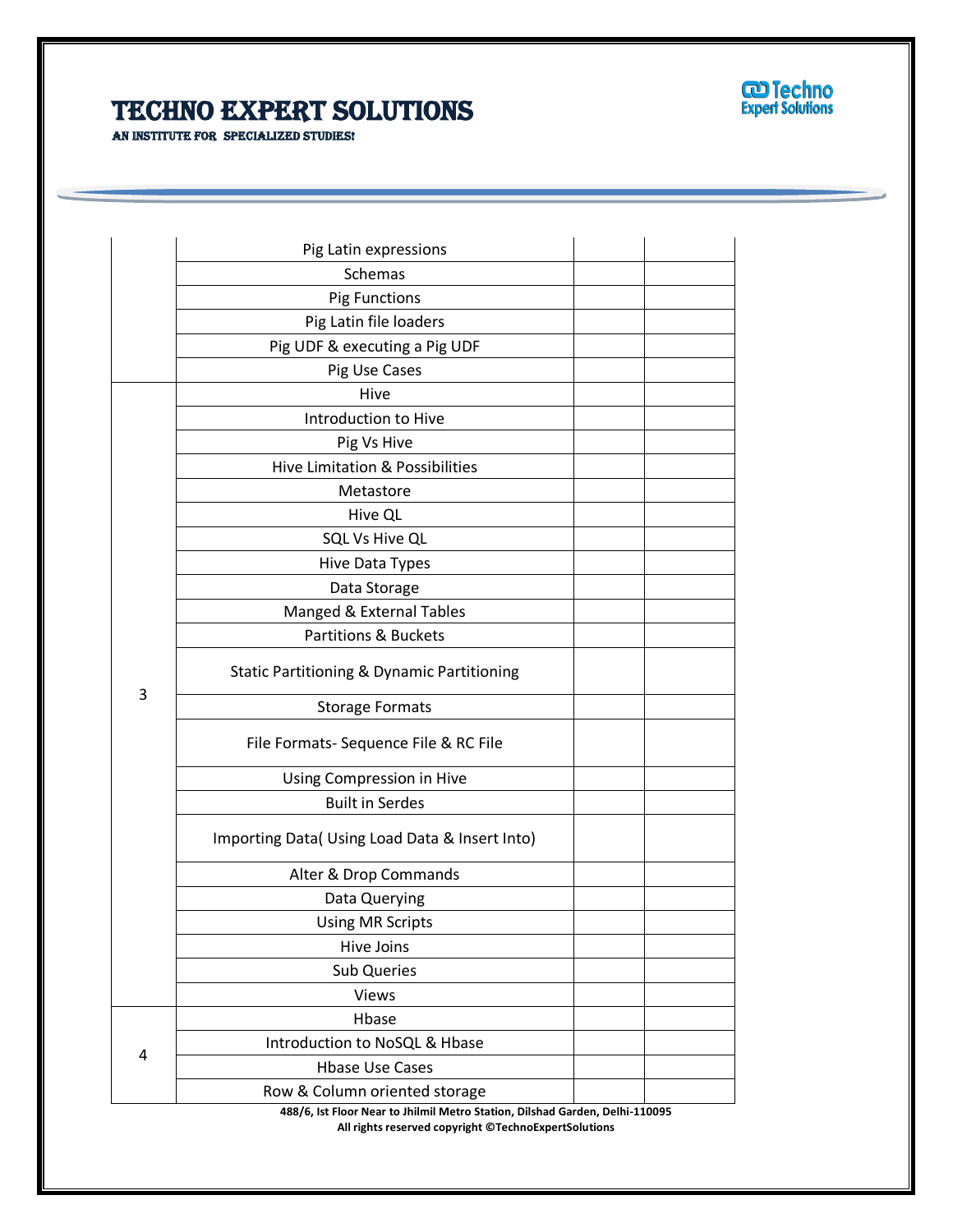

AN INSTITUTE FOR SPECIALIZED STUDIES!

| Characteristics of huge DB                   |  |
|----------------------------------------------|--|
| What is Hbase                                |  |
| <b>Hbase Data Model</b>                      |  |
| Hbase Logical model & physical storage       |  |
| <b>Hbase architecture</b>                    |  |
| Hbase in operation (put, get, scan & delete) |  |
| Loading Data into Hbase                      |  |
| Hbase shell commands                         |  |
| Hbase operations through Java                |  |
| Hbase operations through MR                  |  |
| Introduction to Zookeeper                    |  |
| <b>Distributed Coodination</b>               |  |
| Zookeeper Data Model                         |  |
| Zookeeper Service                            |  |
| Introduction to Zookeeper                    |  |
| <b>Distributed Coordination</b>              |  |
| Zookeeper Data Model                         |  |
| Zookeeper Service                            |  |
| Sqoop                                        |  |
| Introduction to Sqoop                        |  |
| Sqoop design                                 |  |
| Sqoop basis commands                         |  |
| Sqoop table import flow of execution         |  |
| Sqoop import commands- to HDFS, Hive& H Base |  |
| tables                                       |  |
| Sqoop Inremental Import                      |  |
| <b>Incremental Append</b>                    |  |
| <b>Incremental Last Modified</b>             |  |
| Sqoop export flow of execution               |  |
| <b>Sqoop Export Command</b>                  |  |
| Flume                                        |  |
| <b>Flume Architecture</b>                    |  |
|                                              |  |

Ī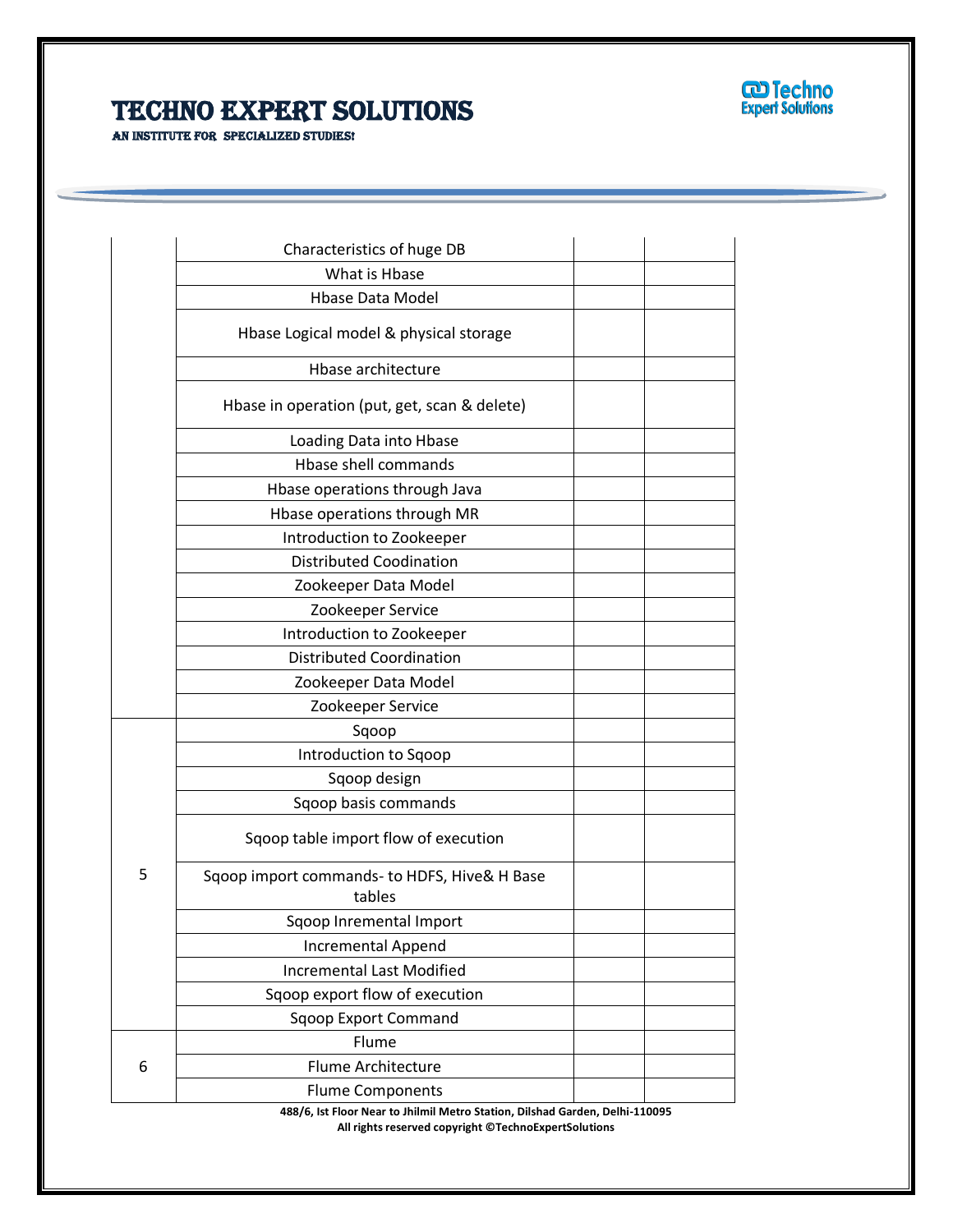

AN INSTITUTE FOR SPECIALIZED STUDIES!

|   | Streaming live Twitter data with Flume   |  |
|---|------------------------------------------|--|
|   | Hadoop 2.0 & YARN                        |  |
| 7 | Hadoop 1 Limitations                     |  |
|   | <b>HDFS Federation</b>                   |  |
|   | Name Node High Availablity               |  |
|   | <b>Introduction to YARN</b>              |  |
|   | YARN applications                        |  |
|   | <b>YARN Architecture</b>                 |  |
|   | Anatomy of an YARN application           |  |
|   | Mongo DB                                 |  |
|   | <b>Spark Overview</b>                    |  |
|   | Why Spark                                |  |
| 8 | Spark & Big Data                         |  |
|   | <b>Spark Components</b>                  |  |
|   | <b>Resilient Distributed Data Sets</b>   |  |
|   | Data Operations on RDD                   |  |
|   | <b>Spark Libraries</b>                   |  |
|   | <b>Scala Object Oriented Programming</b> |  |
|   | Introduction to Scala                    |  |
|   | Why Scala                                |  |
|   | Scala Vs Java                            |  |
|   | Installing of Scala                      |  |
|   | Installing of Sbt                        |  |
|   | <b>Variable Declarations</b>             |  |
| 9 | Ranges                                   |  |
|   | <b>Partial Functions</b>                 |  |
|   | <b>Method Declerations</b>               |  |
|   | Literal's in Scala                       |  |
|   | Operators                                |  |
|   | <b>Operator Overloading</b>              |  |
|   | <b>Scala Control Statement</b>           |  |
|   | Call by Name and Call by value           |  |
|   | <b>Pattern Macthings</b>                 |  |

Ī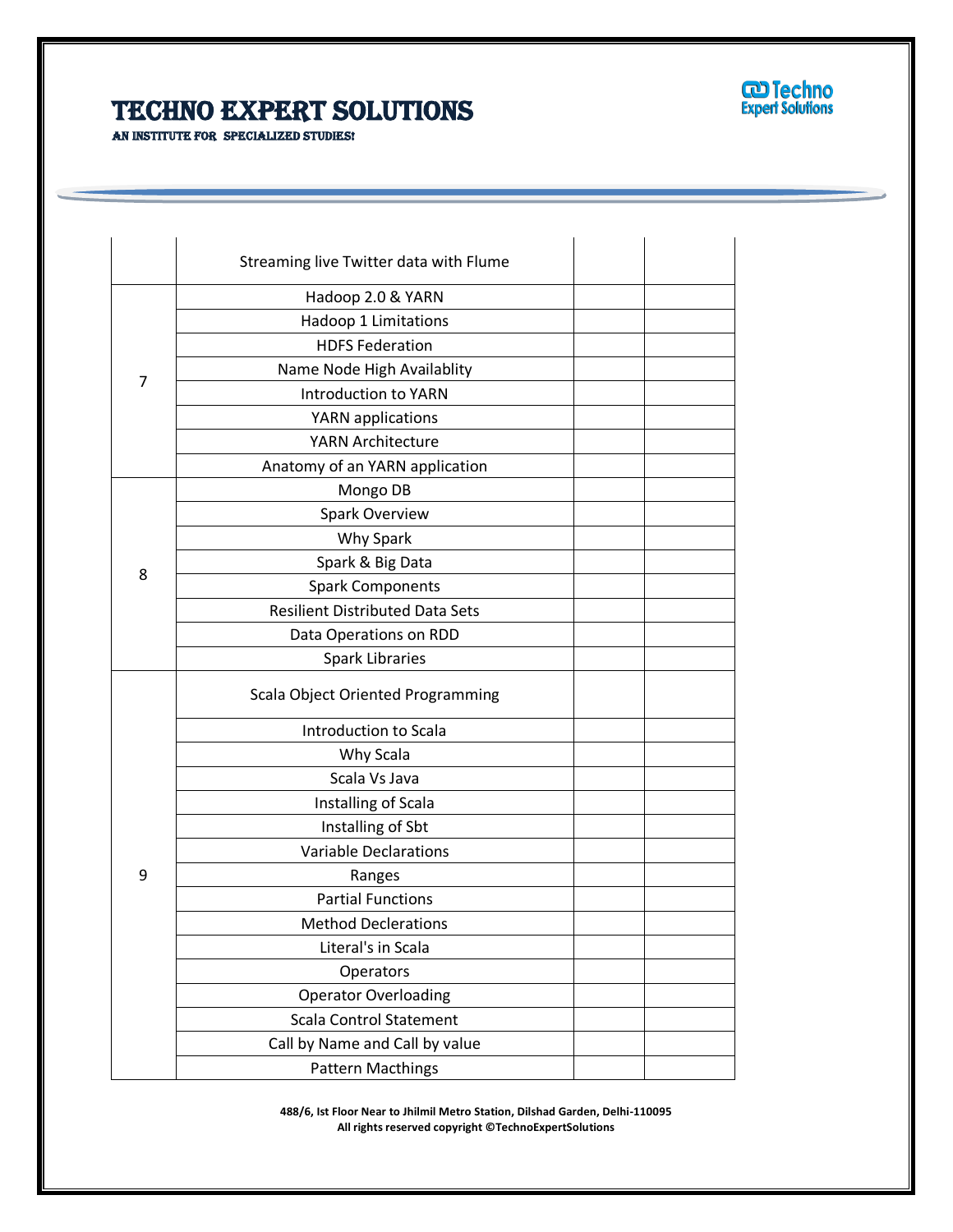

AN INSTITUTE FOR SPECIALIZED STUDIES!

|    | <b>Implicit Conversions</b>                        |  |
|----|----------------------------------------------------|--|
|    | <b>Traits</b>                                      |  |
|    | Abstraction                                        |  |
|    | Inheritance                                        |  |
|    | Collections(List, Tuple, Set, Arrays, Buffer, Map) |  |
|    | <b>Scala Functional Programming</b>                |  |
|    | What is Functional Programming                     |  |
|    | Diff. between Functional & Imperative              |  |
|    | <b>Anonymous Functions</b>                         |  |
|    | Clousers                                           |  |
|    | Currying                                           |  |
|    | Functional Data Structures(Sequences, Map, Stes)   |  |
|    | Traversal                                          |  |
|    | Mapping                                            |  |
|    | <b>Flat Mapping</b>                                |  |
|    | Filtering                                          |  |
|    | Folding & Reducing                                 |  |
|    | Spark in Detailed                                  |  |
|    | What is Spark                                      |  |
|    | Why Spark                                          |  |
|    | Diff. between Map Reduce & Spark                   |  |
|    | Diff. between Spark & Storm                        |  |
|    | Installation of Spark on HDFS                      |  |
| 10 | Installation of Spark on EC2                       |  |
|    | What is RDD's and creation of RDD's                |  |
|    | Programming with RDD's                             |  |
|    | Working with Key/ Value pairs                      |  |
|    | Loading and saving your data                       |  |
|    | <b>Advanced Spark Programming</b>                  |  |
|    | Raunning on a Spark Cluster                        |  |

Ī